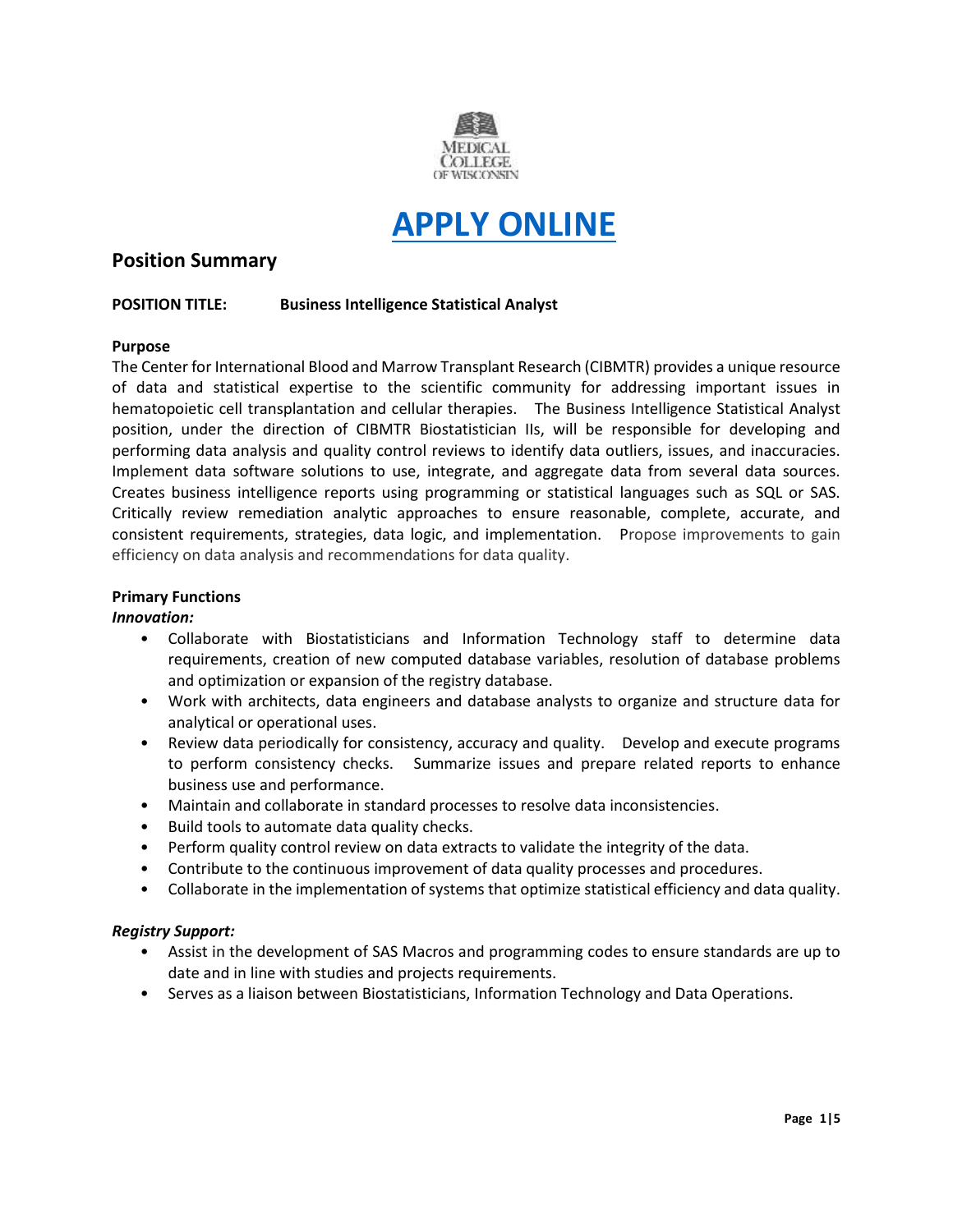# *Research:*

- Manages and manipulates large, complex datasets utilizing statistical packages (SAS), databases (ORACLE, SQL).
- Transfer data into a new format to make it more appropriate for analysis.
- Perform careful data cleaning and preparation, including identification of data discrepancies, duplicates, missing values and outliers.
- Prepare moderately complex datasets and performs descriptive analyses.

# **Knowledge - Skills - Abilities**

| Knowledge:                      | Independent problem solving, decision making, analytical thinking                                                                                                                                                                                                                                                                                                                                      |
|---------------------------------|--------------------------------------------------------------------------------------------------------------------------------------------------------------------------------------------------------------------------------------------------------------------------------------------------------------------------------------------------------------------------------------------------------|
| Skills:                         | Strong programming experience with statistical programs and<br>programming languages, write reusable and well-documented code,<br>proven analytical skills, interpersonal communication and networking,<br>problem solving, critical thinking, teaching, independent project<br>management, written, oral and presentation skills required. Microsoft<br>Office computer software and Internet skills. |
| <b>Organizational Structure</b> |                                                                                                                                                                                                                                                                                                                                                                                                        |
| Building:                       | Froedtert Clinical Cancer Center                                                                                                                                                                                                                                                                                                                                                                       |
| Department:                     | Medicine                                                                                                                                                                                                                                                                                                                                                                                               |
| Division:                       | <b>CIBMTR</b>                                                                                                                                                                                                                                                                                                                                                                                          |
| Reports to (Title):             | Biostatistician II, Statistical Operations and Clinical Outcomes Research                                                                                                                                                                                                                                                                                                                              |
| Direct Reports (Titles):        | NA.                                                                                                                                                                                                                                                                                                                                                                                                    |
| Collaborates with (Titles):     | CIBMTR Scientific Directors, Statistical Directors, Program Directors,                                                                                                                                                                                                                                                                                                                                 |

Programmer Analysts; Principal Investigators of Research Studies

#### **Specifications**

*Appropriate education and/or experience may be substituted on equivalent basis*

|                                      | Minimum Required Education: Bachelor's degree in Mathematics, Computer Science, Statistics or<br>related field                                                                                                                                                                                                                                                  |  |
|--------------------------------------|-----------------------------------------------------------------------------------------------------------------------------------------------------------------------------------------------------------------------------------------------------------------------------------------------------------------------------------------------------------------|--|
| Minimum Required Experience: 4 years |                                                                                                                                                                                                                                                                                                                                                                 |  |
| <b>Preferred Education:</b>          | Master's degree in Computer Science, Biostatistics or closely related<br>Recent Masters level graduates will be considered.<br>field.                                                                                                                                                                                                                           |  |
| Preferred Experience:                | Advanced knowledge of one or more statistical and programming<br>languages. Practical experience in statistical analysis through the use of<br>statistical packages including Excel, SPSS, and SAS. Prior experience<br>with database and model design and segmentation techniques.<br>Ability<br>to program and manage complex statistical computer databases. |  |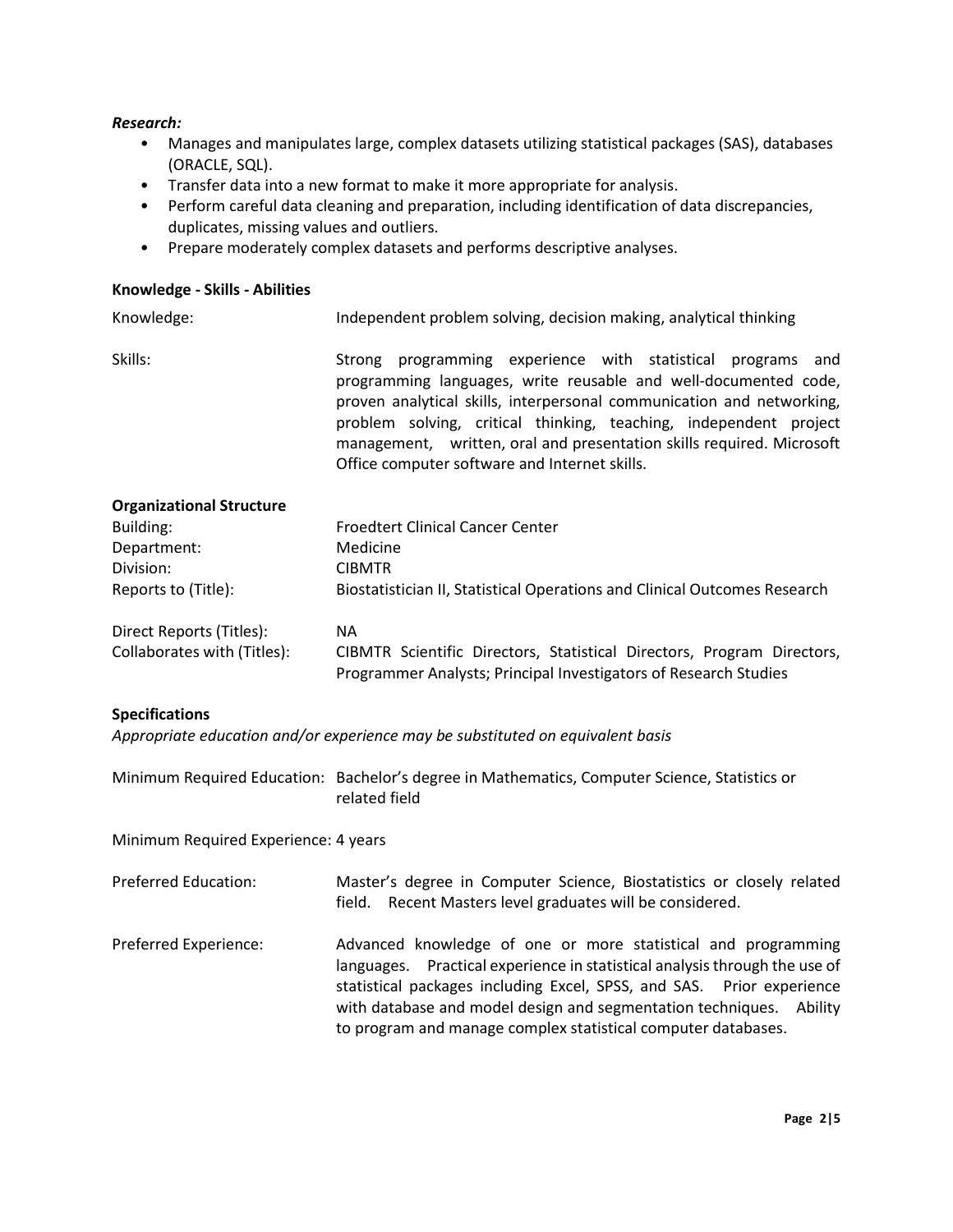| Field:                       | Computer Science, Statistics or related field                                                                                                    |
|------------------------------|--------------------------------------------------------------------------------------------------------------------------------------------------|
| Certification:               | NA.                                                                                                                                              |
| <b>Classification</b>        |                                                                                                                                                  |
| Grade Name:                  | 15                                                                                                                                               |
| <b>Full-Time Equivalent:</b> | 1.0                                                                                                                                              |
| <b>FLSA Status:</b>          | Exempt                                                                                                                                           |
| <b>FLSA Test:</b>            | Administrative                                                                                                                                   |
| Workweek:                    | Full-time role with expectations for coverage during core business hours<br>and flexibility required as necessary to accommodate business needs. |
| Job ID:                      | 10648                                                                                                                                            |
| Job Name:                    | System Analyst                                                                                                                                   |
| <b>Position Category:</b>    | Professionals                                                                                                                                    |

# **Job Scope**

*Complexity –* regularly applied judgment to accomplish tasks; develops policies and procedures *Impact –* errors may cause moderate to serious damage, accuracy highly important *Autonomy –* performs work independently with regular check-ins; supervision available as needed *Communication –* occasionally resolves conflicts; adapts communication style to audiences *Responsibility –* advises others *Confidentiality –* regularly prepares and uses confidential information *Leadership –* acts as a role model

# **Physical Requirements**

Work requires occasionally lifting moderate weight materials, standing, or walking continuously.

#### **Risk Potential**

Little or no exposure to hazards such as dust, fumes, or extreme temperatures, airborne or blood borne pathogens, extreme temperatures, or allergens.

#### **Sensory Acuity**

Ability to detect and translate speech or other communication required. May occasionally require the ability to distinguish colors and perceive relative distances between objects.

#### **Work Environment**

Occasional exposure to dust, noise, temperature changes, or contact with water or other liquids. Work is performed in an environmentally controlled environment.

#### **Performance Dimensions**

Collegiality: Exhibit confidentiality, honesty, and actions that build trust and strengthen relationships. Listen to others and effectively communicate in a clear and concise manner through written and verbal communication. Demonstrate respect and commitment to the values of diversity and equity; seek out and incorporate diverse perspectives into decision making.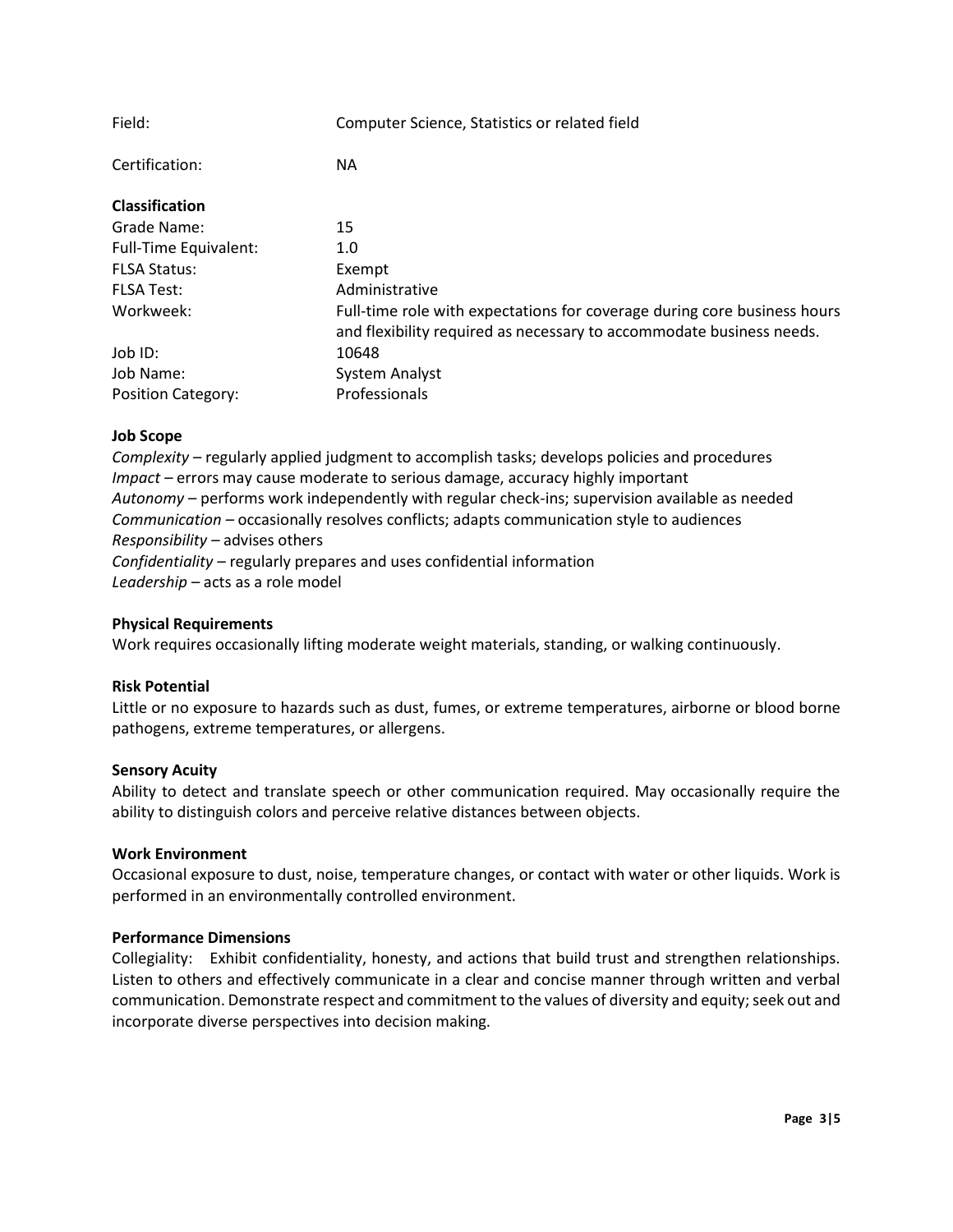Excellence and Creativity: Exhibit initiative and ingenuity by taking ownership of tasks to proactively improve services, avoid problems, or develop opportunities. Generate novel and valuable ideas to impact institutional missions. Identify and implement new methods to increase efficiency and quality.

Education and Development: Displays an ongoing commitment to continuous learning and selfimprovement in one's area of responsibility. Actively seek out mentorship and learning opportunities that can be applied to current and future work activities. Develop and maintain professional affiliations. Participate in design, development, and/or evaluation of instructional materials, methods, courses, or programs.

Agility and Judgment: Remain flexible and versatile in rapidly changing environment and adapt quickly to changing circumstances. Change behavioral style or method of approach when necessary to achieve a goal. Make timely and sound decisions based on analysis of information, experience, and logic. Show reliability and accountability in the successful completion of all work.

Stewardship and Institutional Citizenship: Support transformational change to achieve institutional vision and strategies. Be an active and thoughtful participant in institutional initiatives, meetings, and committee work. Conserve resources and use in an efficient and cost-effective manner across all institutional missions. Look for ways to improve and promote quality within area of influence.

# **Disclaimers**

Background Check: Employment in this position may be contingent upon successfully completing a background and criminal history check, caregiver background check in accordance with the Wisconsin Caregiver Background Check. Law, physical examination, and / or driving record check.

Equal Opportunity Employer: The Medical College of Wisconsin is an affirmative action / equal opportunity employer and does not discriminate in hiring or employment on the basis of age, sex, race, color, religion, national origin, veteran status, disability, or sexual orientation.

Diversity and Inclusion: The Medical College of Wisconsin defines diversity as a commitment to recognizing and appreciating the variety of individual differences in an environment that promotes and celebrates individual and collective achievement. The diversity of MCW continues to be an important source of innovative ideas and creative accomplishments.

Confidentiality: Employees that have access to MCW, affiliate, subsidiary, or student data or Protected Health Information

(PI), or research protected information are obligated to protect the confidentiality and proper use and access of this information in order to prevent loss, misuse, unauthorized access, unnecessary identification, or security breaches.

Completeness: This job description is not an employment contract and the Medical College of Wisconsin may modify this document at any time. This document is intended to indicate the types of tasks and levels of skill, effort, and responsibility required by positions assigned this title. This information shall not be construed as a declaration of the specific duties and responsibilities of any particular position. It is not intended to limit or modify the right of any supervisor to assign, direct, and control the work of direct